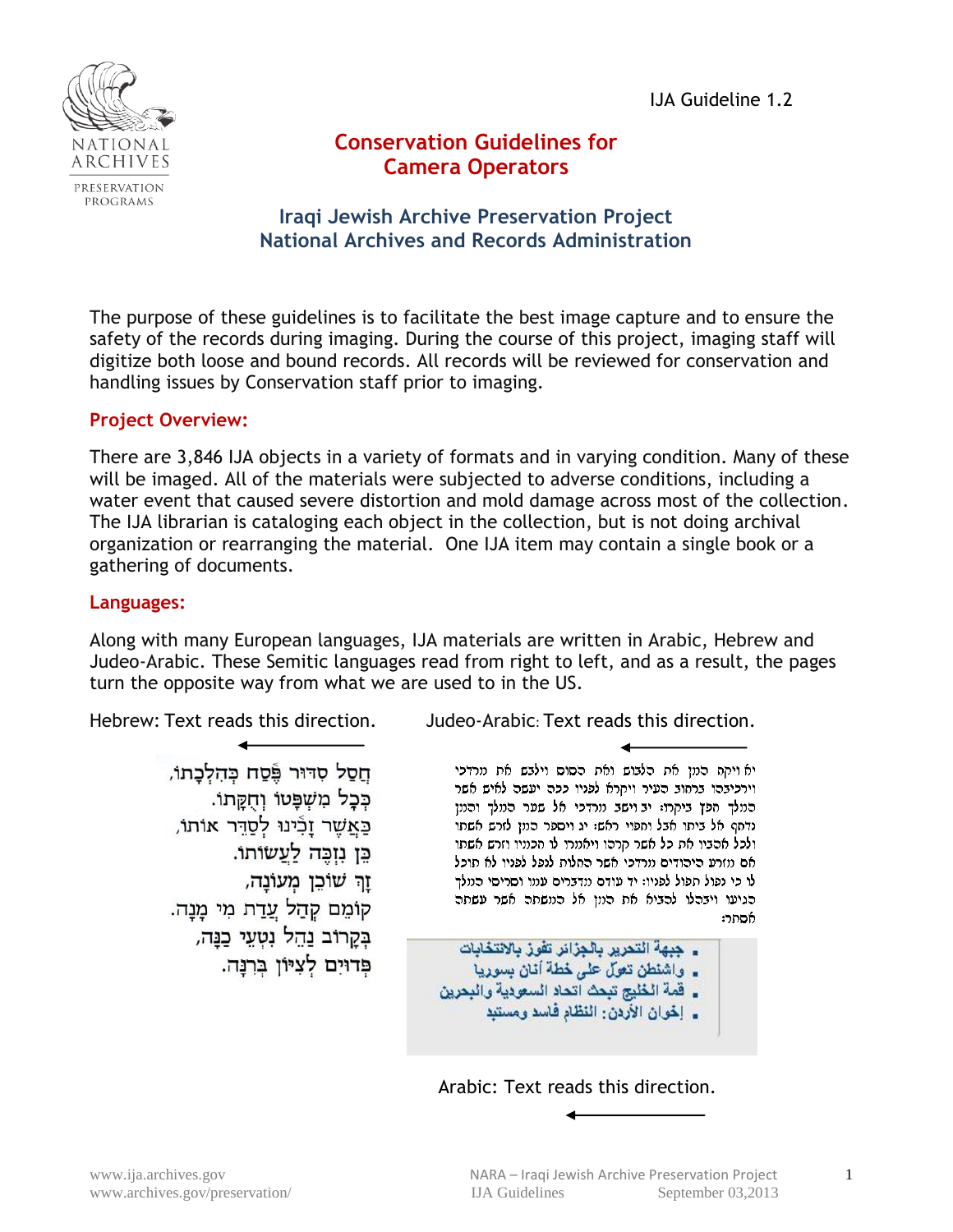#### **Conservation Treatment and Review Prior to Imaging:**

Every IJA object was assigned a number during Phase II of the project. That number was written on a strip of alkaline paper, which must travel with the object at all times and will eventually return to Iraq with the object. During this current and final Phase III of the project, each IJA object will travel with a work ticket. The printed information on the top of the work ticket is from the database, and the other parts of the work ticket are filled in as the object travels through Conservation, Cataloging and Digital Imaging. The work ticket and the alkaline strip should travel with the object at all times, but are not being imaged. The work ticket includes a space for instructions to imaging, as well as whether or not redaction is needed, and space to write which imaging batch it came in. Imaging staff are responsible for writing the image count on the work ticket for future reference.

Before coming to the imaging lab, each IJA item is examined by a conservator and treated for mold if needed. Necessary treatment steps are taken to allow the object to be imaged (mending tears across text, flattening severe distortion). Each object will be rehoused in either a custom-sized box or in folders and document boxes. Conservation staff will remove damaging fasteners and replace them with stainless steel paper clips over barrier strips of Permalife paper.

The Cataloger will create and provide a Title Page for the first image capture for each IJA object. The Title Page will have the IJA number and the most complete title information as of the day the object is queued for imaging.

#### **IJA Materials by Format:**

#### **Unbound Archival Materials**

Unbound Materials are prepared in Conservation and will come to imaging in folders within document boxes.

- Follow special imaging instructions on each item's work ticket, which will be the first page in the folder. The work ticket and the Permalife strip with the IJA number on it must remain with the object at all times. The work ticket and Permalife strip will not be imaged.
- Unless noted on the work ticket, all flat documents may be imaged on the flatbed scanner, under hinged glass or on top of the glass at the Digital Imaging lab's discretion.
- Some documents will be housed in polyester L-sleeves. Please do not remove items from their sleeves.
- Some documents will be encapsulated. Please do not cut open encapsulations.
- Maintain original page order in folders. IJA objects in multiple languages often have no apparent order and should be imaged as found.
- A single IJA number may fill more than one folder. In these instances, folder breaks are defined by the thickness of material and how many documents safely fit within the folder.
- Some items may exceed the dimensions of the flatbed scanner. These items must be imaged using the overhead camera. IJA objects that contain items larger than will fit on the flatbed scanner will have a flag marking the larger item and "oversize" written on the work ticket.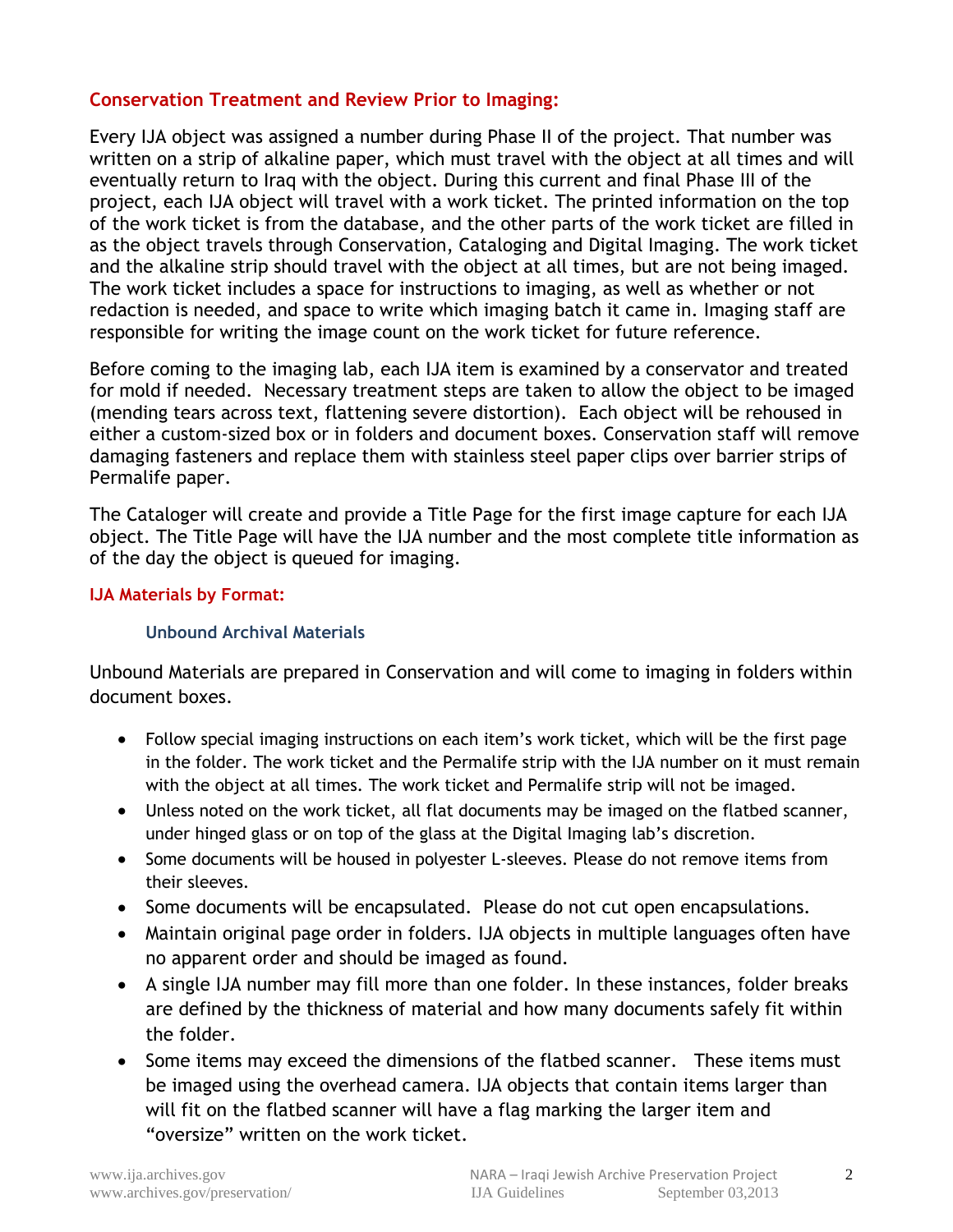- Use a support board (provided by Conservation) for moving material from one imaging station to another.
- For each folder, Conservation staff has included instructional inserts behind the work ticket and at the front and back of each folder indicating text orientation as an aid to the camera operators (see Images 1 and 2). Like the work ticket, the instructional inserts are not imaged.
- When you encounter flags or instructional inserts in file folders, keep them in place when you move on to the next document.





**Image 1 Image 2 Instructional (green) insert in the front Instructional (salmon) insert in the back**

 Conservation staff will insert flags in folders to indicate to camera operators when to use slugs. Slugs help us communicate with the researcher viewing the images (see Image 3).



• The collection contains many duplicates. Conservation staff will treat one copy and place the untreated copies in a polyethylene bag. If an IJA entry contains duplicates, the entire entry (with duplicates) will travel together to the Digital Imaging lab.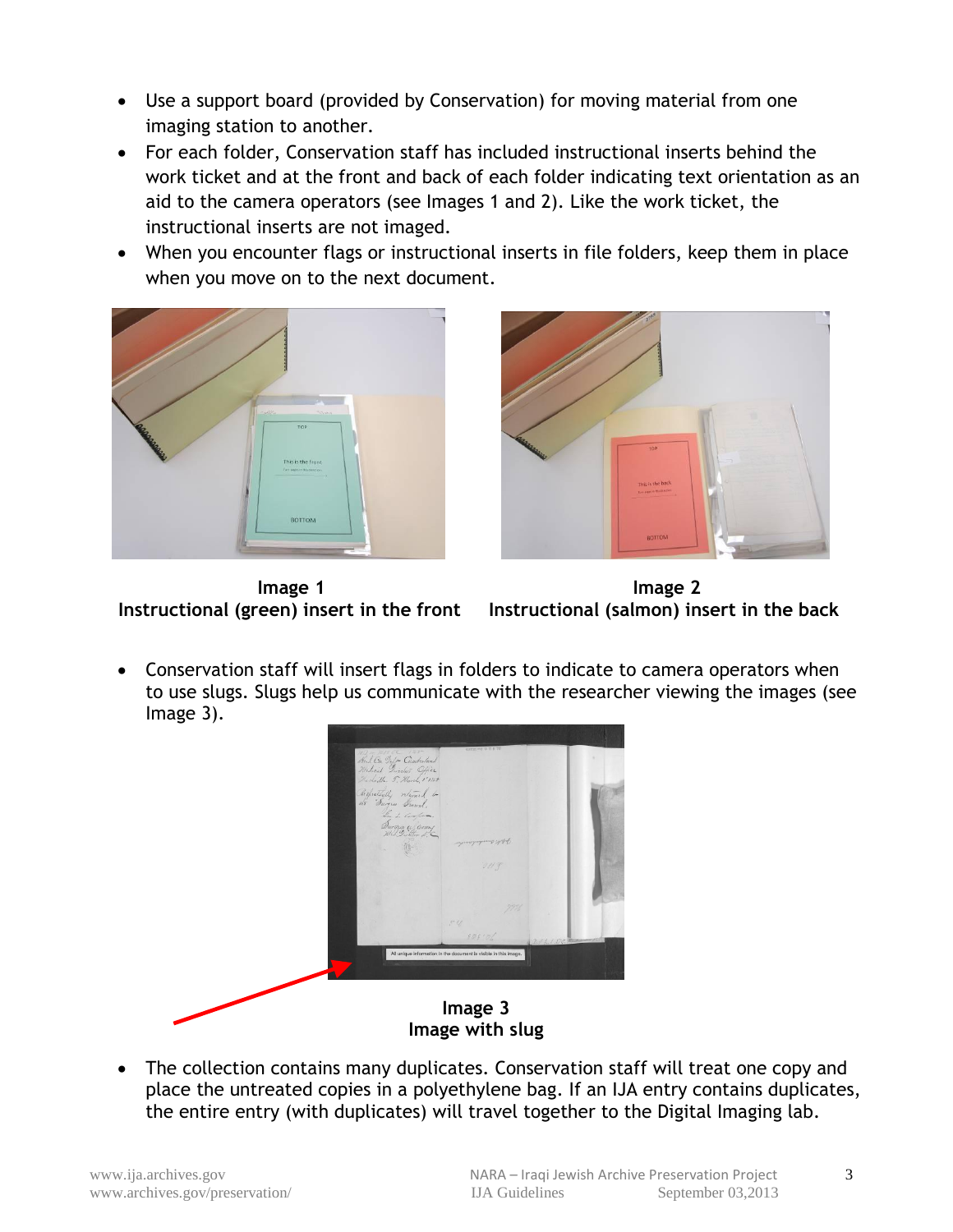Only image the treated copy that is not in a plastic bag. Do not open the polyethylene bags (see Image 4).



**Image 4 Duplicates housed in polyethylene bags**

 Conservation staff will remove fasteners when necessary. Fasteners will be replaced with a stainless steel paper clip and a barrier strip of Permalife paper (see Image 5). Carefully remove and set aside the stainless steel paper clip and barrier strip. Replace the Permalife barrier strip and paper clip post imaging.



**Image 5 Stainless steel paper clip and barrier strip**

 Conservation staff will unfold dog eared corners on documents if there is text under the fold. Conservation does not expect the Digital Imaging lab to flatten folded corners. If the Digital Imaging lab encounters a folded corner, they can presume the fold has been reviewed by Conservation and conservators have not found text underneath.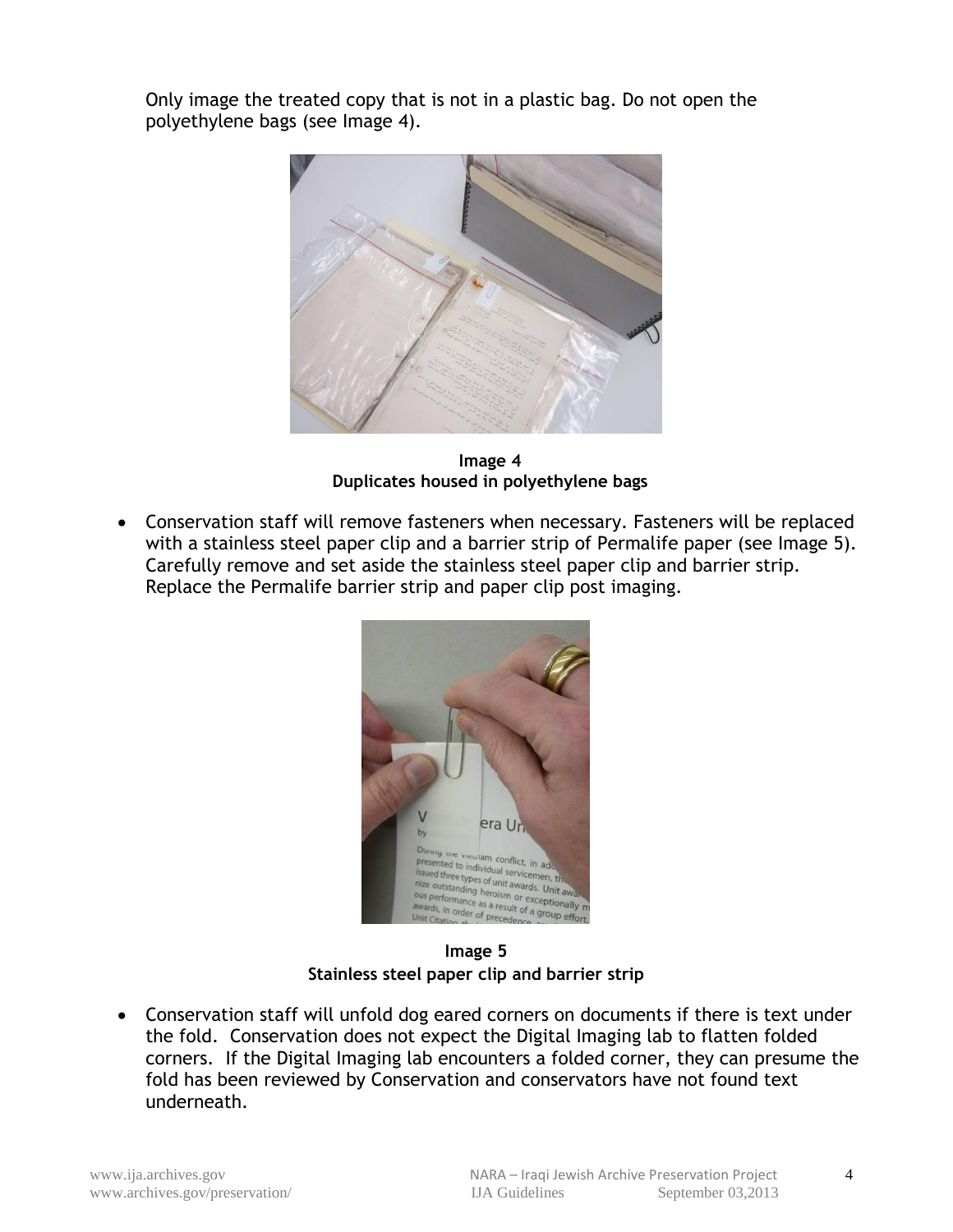Documents in multiple pieces should all be repaired prior to imaging. The Digital Imaging lab is not expected to and should not piece together fragments of a document prior to imaging.

## **Bound Materials**

There are a variety of binding styles. The majority of volumes are in poor condition. Many books are "stab sewn" and do not open flat. Many bindings are severely distorted.

- Follow special imaging instructions on each item's work ticket.
- Conservation staff will place a colored paper flag(s) with the work ticket indicating whether it may be imaged underneath the hinged glass platen or will need to be imaged on top of the glass (see Image 6).
	- $\circ$  A green flag will indicate it is OK to use the hinged glass platen on top of the object. For thicker books, the green flag will also remind the camera operator to use spacers under the glass. Green flagged books may be imaged on top of the glass at the discretion of Digital Imaging staff.
	- o A yellow flag will indicate hinged glass may not be used on top of the object.
	- o A red flag means Conservation should be called prior to imaging this item.





**Image 6 Image 7** Use of a **green** flag **Instructional inserts shown**,  **front, back, and text direction.**

- $\circ$  Instructional inserts will indicate the front and back of a volume as well as the text orientation, just as used with loose records. (see Image 7).
- $\circ$  Flags inserted by Conservation staff in bound volumes will have the same quarter-sheet format as the instructional inserts so as not to protrude from the volume and interfere with imaging. Once camera operators have acted upon the instruction in the flag, they can be removed and returned to Conservation for re-use.
- o Many pages have losses where text from the page underneath shows through. Insert a slip sheet (provided by Conservation in a variety of sizes) under the loss to hide the text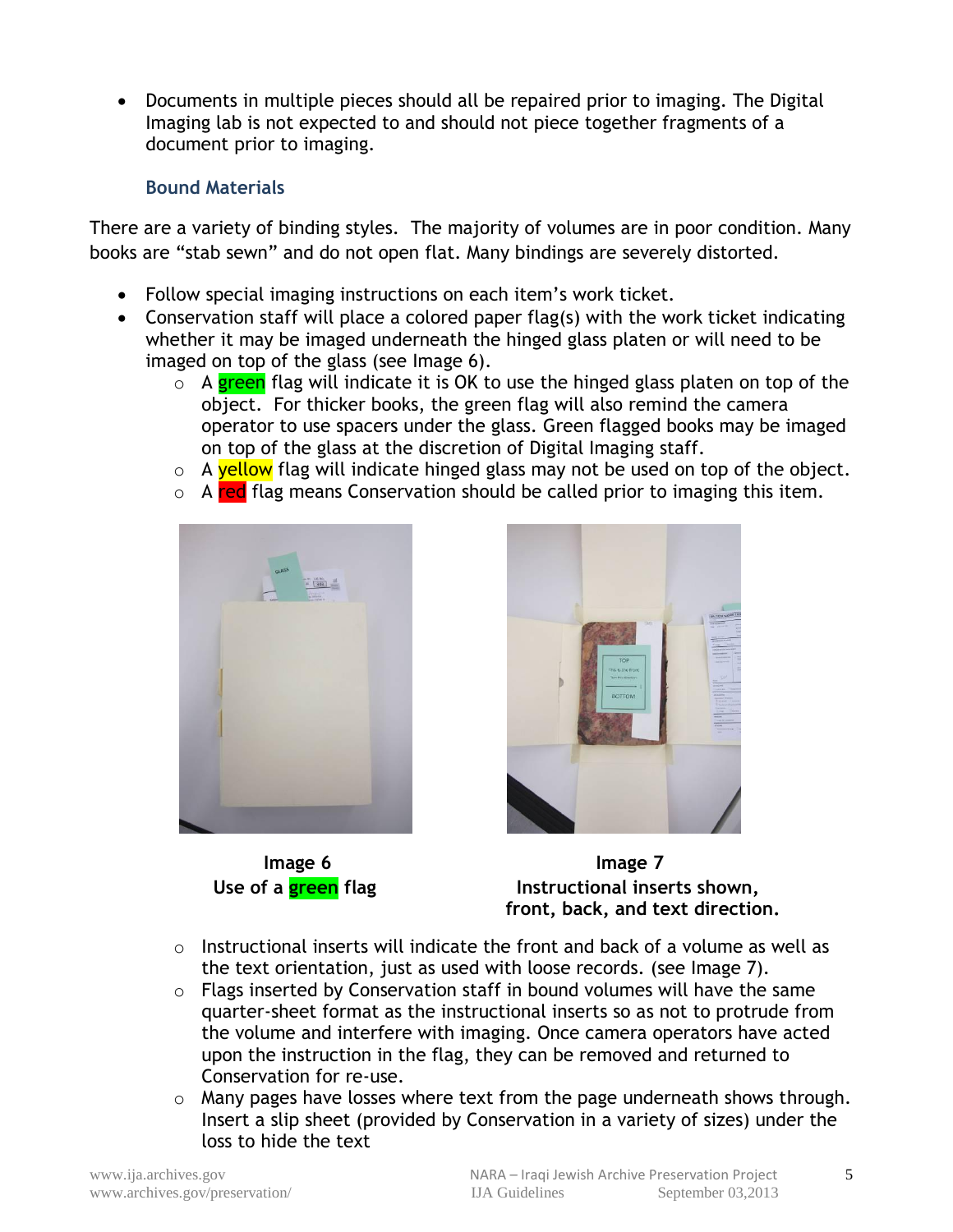Imaging without the use of the hinged glass on top of an object:

- If a volume must be imaged on top of the glass, Conservation will recommend the use of layers of acid-free board to support the volumes (see Images 8 and 9) or a cardboard cradle (see Image 10).
- The individual boards used to in the support stack should be taller and wider than the book cover it is supporting (see Images 8 and 9).
	- $\circ$  The angle of the cardboard cradle is adjustable. Tight bindings which do not open well will need a cradle opening adjusted close to 90°. Loose bindings may be opened wider and can therefore be accommodated with a more obtuse opening. Books will vary in how readily they open; do not force them open.



 **Image 8 Image 9** Support board under front cover **Support board under back cover** 

 **(or back cover if in Arabic) (or front cover if in Arabic)**



**Image 10 Distorted volume in cardboard cradle (note arrow pointing to cradle backstops to change the angle of opening)**

 Pages may be too distorted to lay flat during imaging. If necessary, use the following methods to restrain "springy" or severely distorted pages: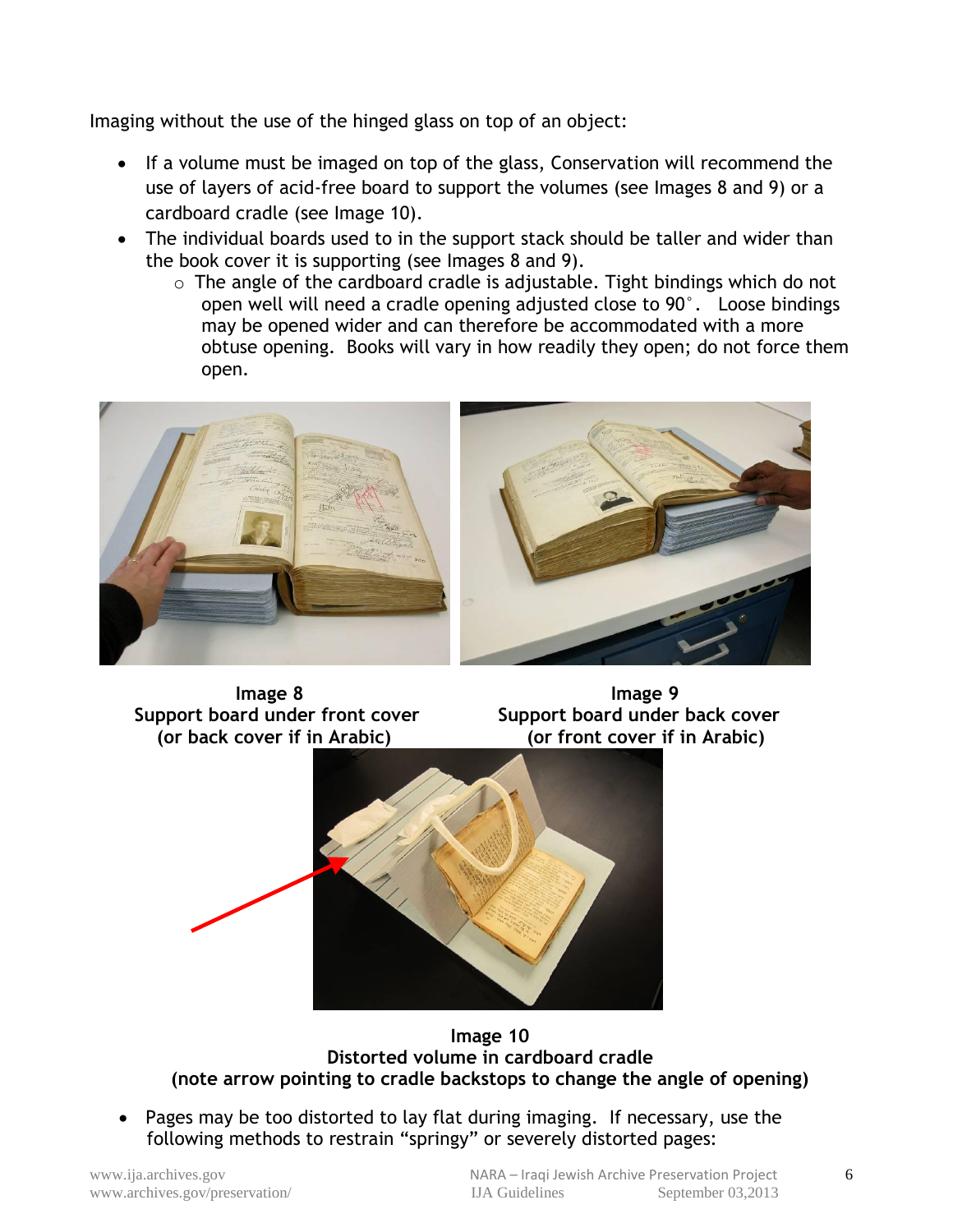- o Drapery weights or bean bag weights. Please change soiled covers frequently on bean bag weights and contact Conservation for clean covers on drapery weights (see Image 10).
- o Polyester sheet with rounded corners.
- o Polyethylene strapping held with bean bag weights (Images 11 and 12).
- o Tyvek or polyethylene strapping held with Velcro to the back of the cradle.





**Image 11 Image 12 Polyethylene strapping with weight Detail of strapping** 

Imaging with hinged glass on top of the object:

- Using the foot pedal, lower the integrated cradle to accommodate the thickness of the book. Thicker books will require a lower initial starting point.
- Adjust the space between the two platen halves to approximately the same width of a volume's spine (see Image 13).



 **Image 13 Integrated cradle spaced to accommodate the spine width**

- Position the height of the integrated cradle first and then slowly lower the glass onto the book. Do not lower the glass first and then raise the integrated cradle. Testing revealed this to be the preferred positioning order safest for the volumes.
- Lower the glass to apply comfortable pressure to the volume. If closing the glass becomes difficult, stop, and lower the platen before attempting to lower the hinged glass onto the volume.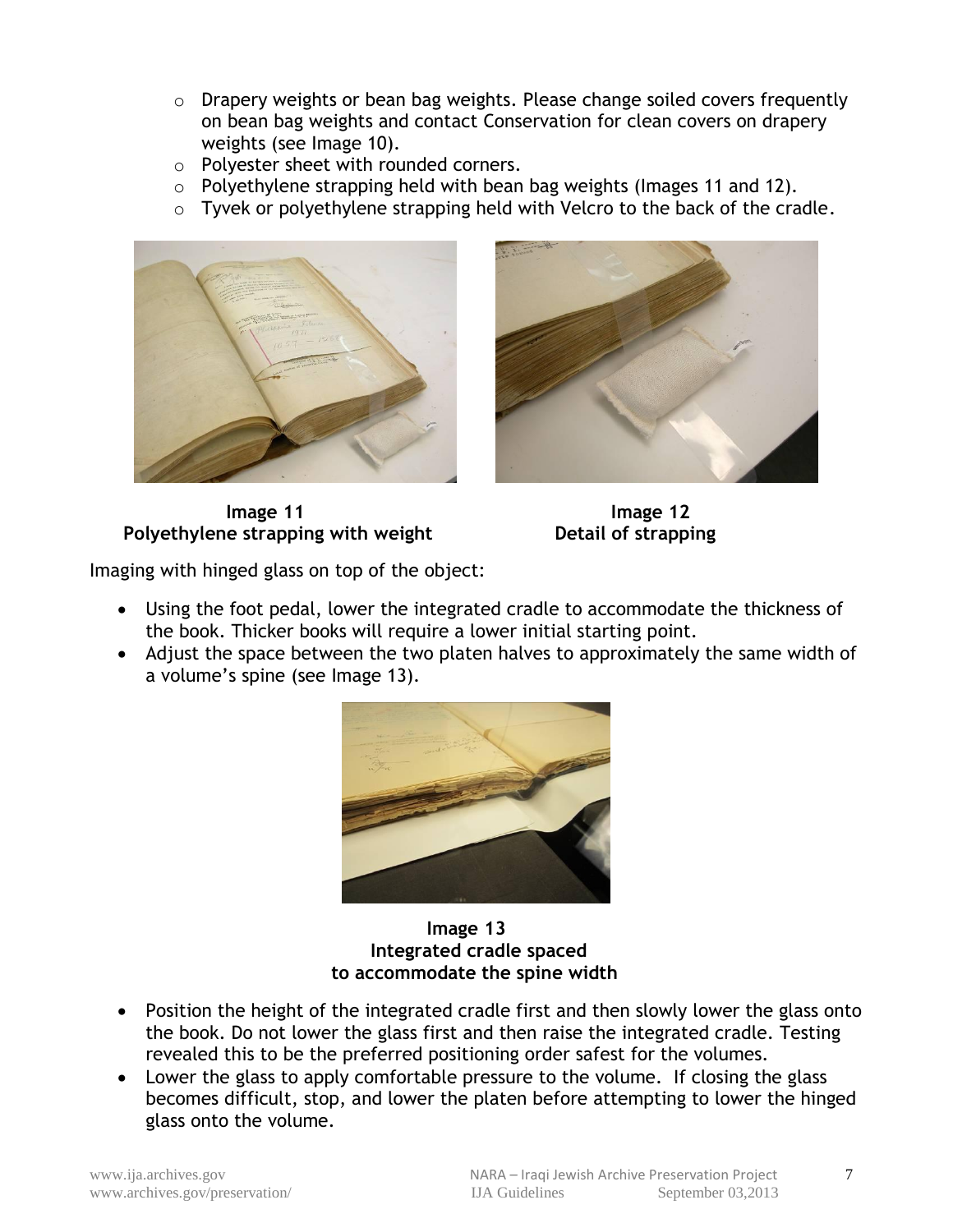Conservation will flag some books as "Glass – use spacers". These spacers (see Image 14) will ease the pressure on the head of the book as the glass platen closes.



 **Image 14 Corrugated spacers ease the pressure of the glass on the book**

 For Hebrew and Arabic books, start with the spacers on the left side of the integrated cradle, and slowly transfer them to the right side of the cradle as imaging progresses (see Images 15-17).





**Image 15** Image 16 Image 15 Image 16 Image 17<br>Ins start on the left Spacers are evenly split Spacers end on the right  **Spacers start on the left Spacers are evenly split in the middle of the book**



 Many of the books are brittle and/or distorted, but are flexible and still open well enough to be imaged under glass (see Images 18-19). These will be marked with a green flag.





www.ija.archives.gov **archives.gov NARA** – Iraqi Jewish Archive Preservation Project **8** www.archives.gov/preservation/ IJA Guidelines September 03,2013 **Image 18 Image 19 Distorted book Distorted book under glass**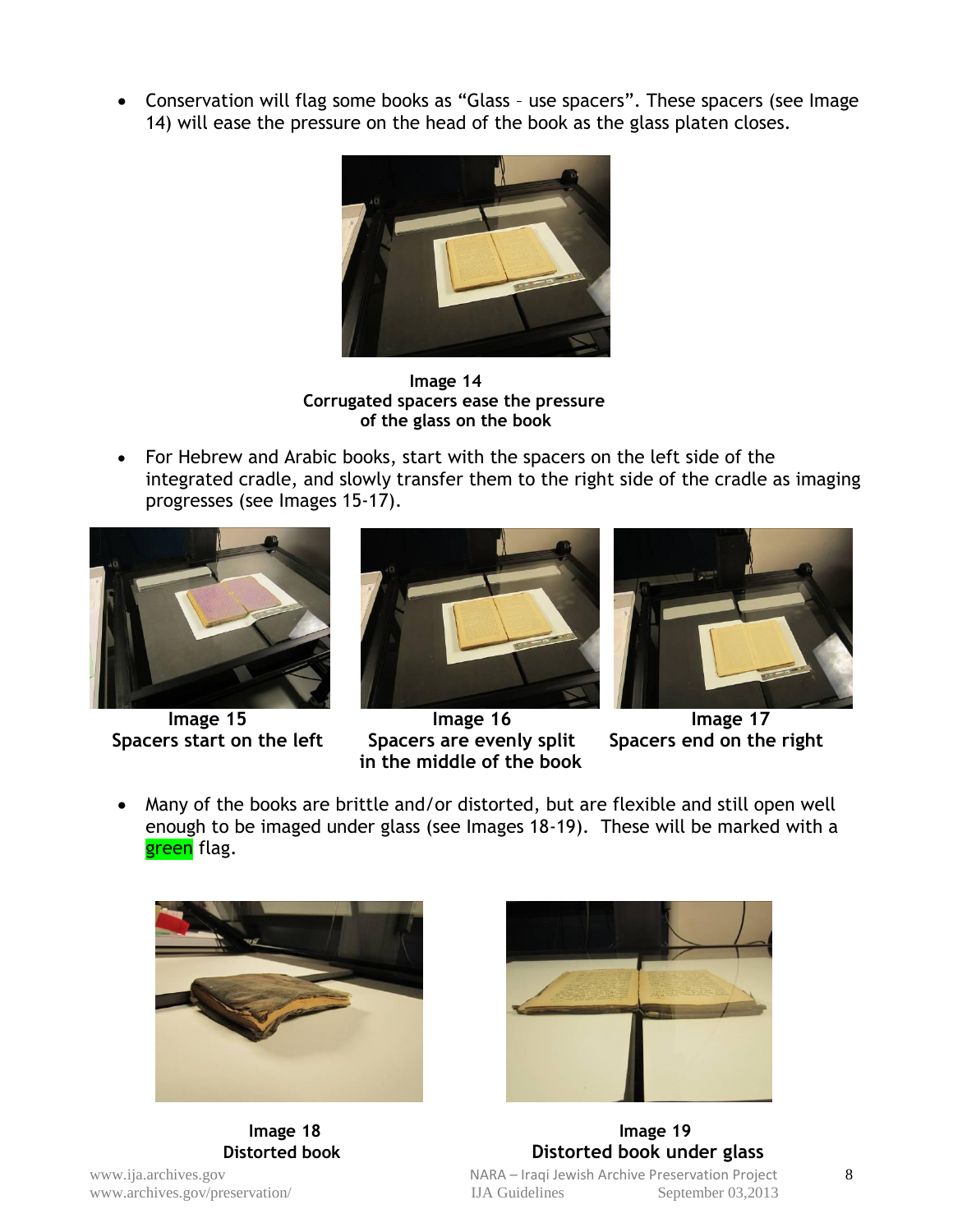• Some book pages will crack if creased under glass. To prevent this, use the flat side of a matboard tool (provided by Conservation) to gently restrain distorted and springy pages while slowly lowering the hinged glass (see Images 20-23).



**Image 20** Image 21 **Distorted and springy page Mathoard tool** 



 **Image 22 Image 23** while positioning the page with lowering the hinged glass  **the matboard tool**





Gently lower glass **Remove tool before completely** 

## **Additional Notes:**

 Many volumes contain loose or fragile pages at the front and back of the textblock (see Images 26 and 27). Occasionally, loose pages have been found in other areas of the volumes. The loose pages should be imaged where found and handled carefully.